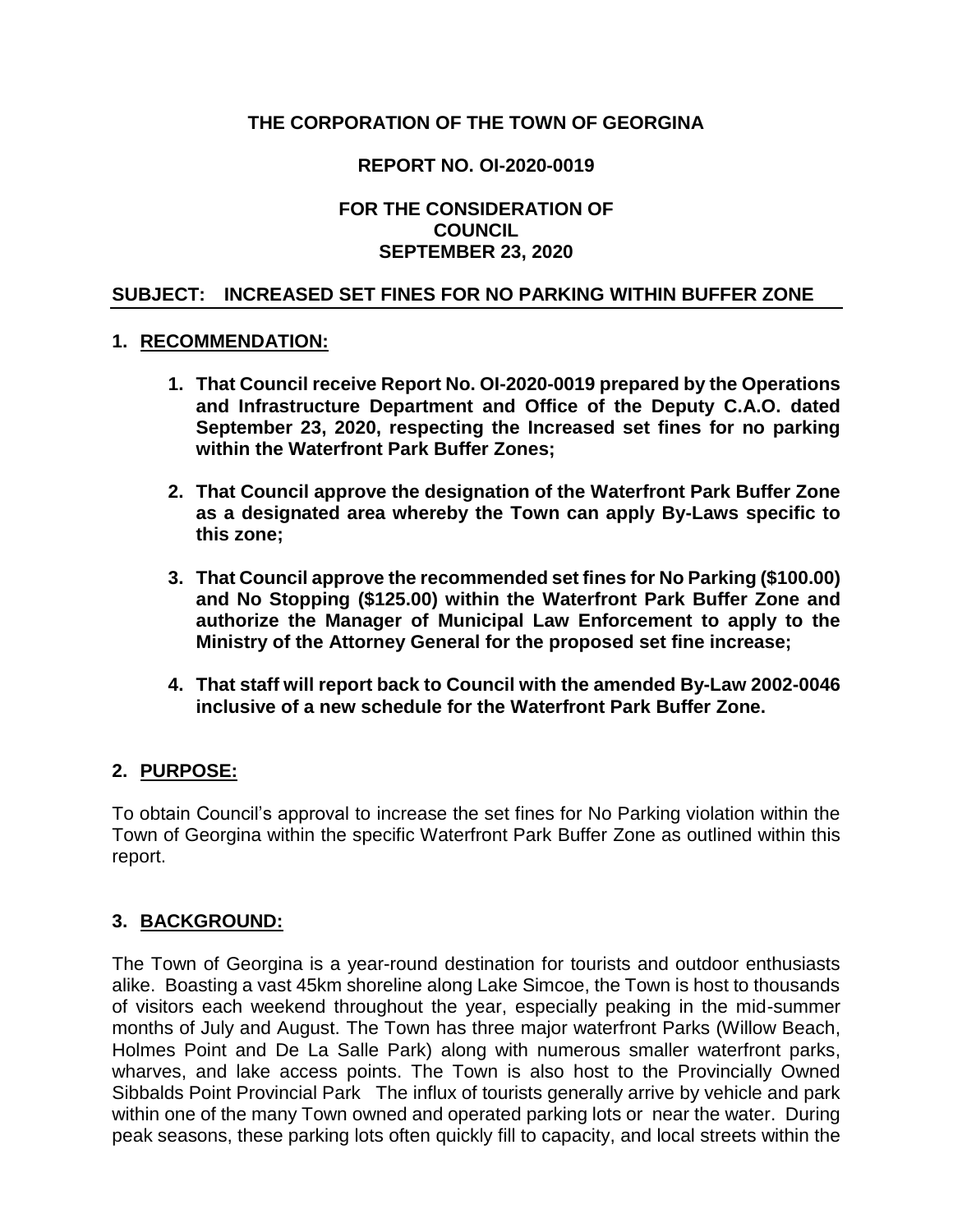"Waterfront Park Buffer Zone" receive the overflow parking, often causing conflict with residents and restricting emergency access on many narrow road segments.

The fees associated with parking within municipal parking lots between May and October range from \$10.00 and \$35.00 per day, dependent upon the location, The Town does not charge a parking fee for use of the few lots that remain open between October and May. Day Use Permits (Parking) at Sibbalds Point Provincial Park is \$21.00 for a single vehicle and \$125.00 for a bus. Walk-in Day-use passes are only \$2.00 per person (18 years and older) and \$1.00 for visitors ages 6 -17, under 6 years is free.

At present the No Parking set fine is \$30.00 per infraction, and No Stopping set fine is \$50.00 per infraction within the Town of Georgina. Visitors are typically reluctant to forego their plans to visit the waterfront parks after arriving at their destination, and find that the parking lot is full, as many visitors drive a significant distance to visit. Visitors would rather park illegally than leave the area and are often willing to pay the associated fines, given the minor difference between the cost of parking and the set fine amount.

The Waterfront Park Buffer Zone is intended to delineate the areas where tourism and residential neighborhoods overlap, and where this overlap often causes safety concerns or conflict between residents and tourists.

The Waterfront Park Buffer Zone encompasses *most* residential street between the Lake Simcoe shoreline and:

- The Queensway North, From Ravenshoe Road to Metro Road
- Metro Road, From The Queensway to Dalton Road
- Black River Road, From Maple Avenue to Virgina Road
- Highway 48, From Virginia Boulevard to Highway 23

And additional road segments South of Metro Road North including:

- Carol Avenue
- Joel Avenue
- McNeil Road
- Willowview Road
- Jacksonville Road
- Third Avenue
- Rockaway Road
- Churchill Lane
- Jackie Lane
- Sedore Avneue
- Mahoney Avenue
- Metro Lane
- Kay De Lane
- Patty Lane
- Christidis Drive
- Kelenna Drive
- Dechalies Road
- St. George Street
- Alexander Boulevard
- Jordan street
- Volga Avenue
- Woda Avenue
- Brule Lakeway
- Edith Street
- Birch Road
- Trillium Court
- South Drive
- Hardwood Drive
- Marie Street
- Louisa Street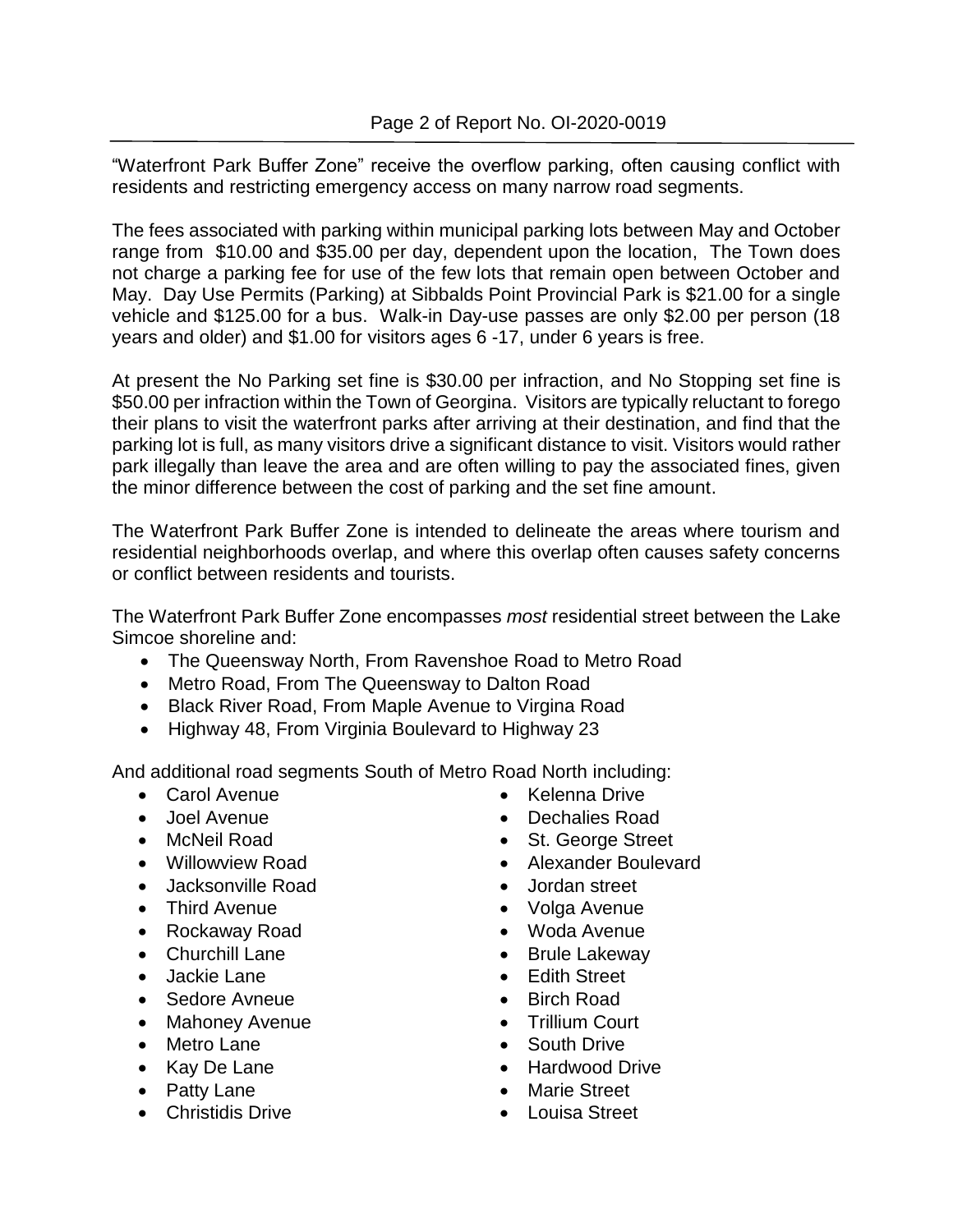And additional road segments South of Hedge Road including:

- Sibbald Crescent
- Maplewood Lane
- Larsen Avenue
- Birch Knoll Road
- Dunkirk Avenue

Please refer to the attached maps for full listing.

# **4. ANALYSIS:**

The Operations and Infrastructure Department have completed a qualitative analysis in conjunction with the Municipal Law Enforcement Division in reviewing the Town of Georgina's current layout of No Parking zones relative to the Town's Waterfront Parks and the associated set fines, and compared those to other ''waterfront' municipalities within southern Ontario. The results indicate that other municipalities that receive a similar influx of tourists during peak summer seasons have taken similar measures of increasing set fines of No Stopping and No Parking to assist in the effectiveness of bylaw enforcement.

Specifically;

- City of Barrie has increased No Parking fines from \$30 to \$100 in their waterfront areas. It is unknown if this is a permanent solution, as the City of Barrie has not indicated an end date.
- The City of St. Catharines Council approved the increase for No Parking from \$30 to \$100 per infraction near the waterfront
- The Town of Innisfil proposed to increase No Parking fines from \$90 to \$150 per infraction
- Wasaga Beach implemented a tow-away zone around the waterfront
- The City of Toronto waterfront parks no parking fine is \$100

As a result, the Town of Georgina Operations and Infrastructure Department in conjunction with the Municipal Law Enforcement Division are recommending that the No Stopping fine be increased to \$125 per infraction and the No Parking fine be increased to \$100 ONLY within existing No Parking and No Stopping zones under By-Law 2002-0046 within the "Waterfront Park Buffer Zone". This increase can only be approved by the Ministry of the Attorney General.

# **5. RELATIONSHIP TO STRATEGIC PLAN:**

Priority 2: "Promote a High Quality of Life" – HEALTHY, SAFE, SUSTAINABLE **COMMUNITIES**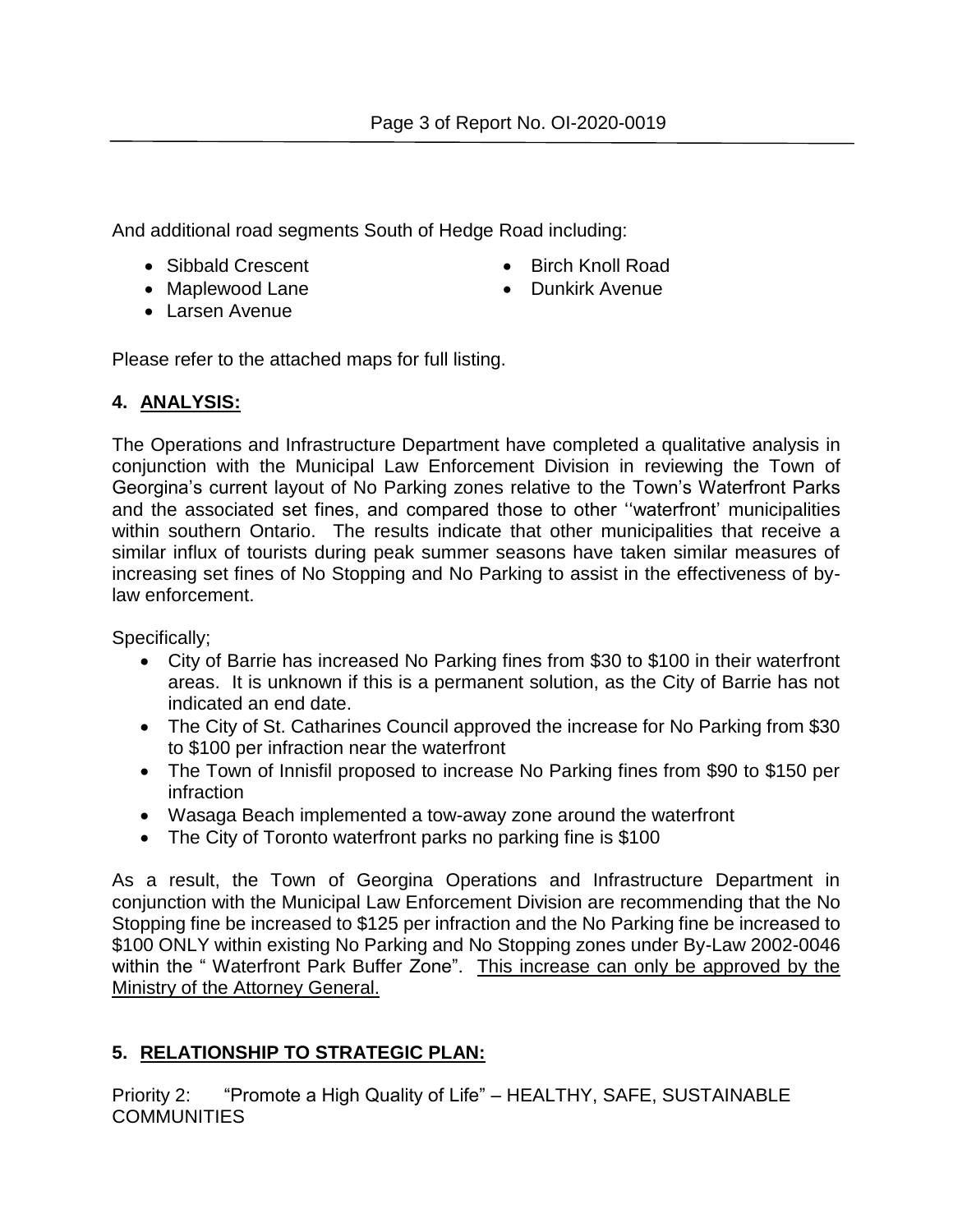Priority 4: "Deliver exceptional municipal service" – ORGANIZATIONAL AND OPERATIONAL EXCELLENCE

## **6. FINANCIAL AND BUDGETARY IMPACT:**

### NO STOPPING:

Most No Stopping zones within the Town of Georgina are within the Waterfront Park Buffer Zone. Through this analysis, we will assume there will be no drop in "No Stopping" infractions due to awareness of increased fines.

In 2019, there were 304 No Stopping infractions issued @ \$50.00/Infraction.

In 2020, to date, there are 383 No Stopping infractions issued @ \$50.00/infraction. It is expected that the total infractions issued in 2020 will reach 450. This increase in number of infractions (146 year over year) can be contributed to natural growth (40) and the result of COVID-19 impact (106). Therefore it is appropriate to expect approximately 350-375 tickets on average in future years, removing the COVID-19 increase.

| Year | <b>Set Fine</b>                   | # of Tickets    | <b>Revenue</b>          |
|------|-----------------------------------|-----------------|-------------------------|
|      | 2019   \$50.00/infraction         | 309             | \$15,450.00             |
| 2020 | $ \$50.00$ /infraction            | 450 (projected) | \$22,500.00 (projected) |
| 2021 | $\frac{1}{2}$ \$125.00/infraction | 350 (projected) | \$43,750.00 (projected) |

### NO PARKING

No Parking tickets are issued widely throughout the Town. According to By-Law 2002- 0046, approximately 60% of No Parking locations outlined in Schedules II, II, and IV apply to the Waterfront Park Buffer Zone. As a result, we will only apply this analysis of increased fines to 60% of the total projected number of infractions in future years.

In 2019, there were 917 No Parking infractions issued @ \$30.00/Infraction.

In 2020, to date, there are 1132 No Parking infractions issued @ \$30.00/infraction. It is expected that the total infractions issued in 2020 will reach 1500. This increase in number of infractions (583 year over year) can be contributed to natural growth (200) and the result of COVID-19 impact (383). Therefore it is appropriate to expect approximately 1100 tickets on average in future years, of which 60% are expected to land within the Waterfront Park Buffer Zone

| Year | <b>Set Fine</b>           | # of Tickets     | <b>Revenue</b>          |
|------|---------------------------|------------------|-------------------------|
|      | 2019   \$30.00/infraction | 917              | \$27,510.00             |
|      | 2020   \$30.00/infraction | 1500 (projected) | \$45,000.00 (projected) |
| 2021 | \$100.00/infraction (60%) | 660 (projected)  | \$66,600.00 (projected) |
|      | \$30.00/infraction (40%)  | 440 (projected)  | \$13,200.00 (projected) |